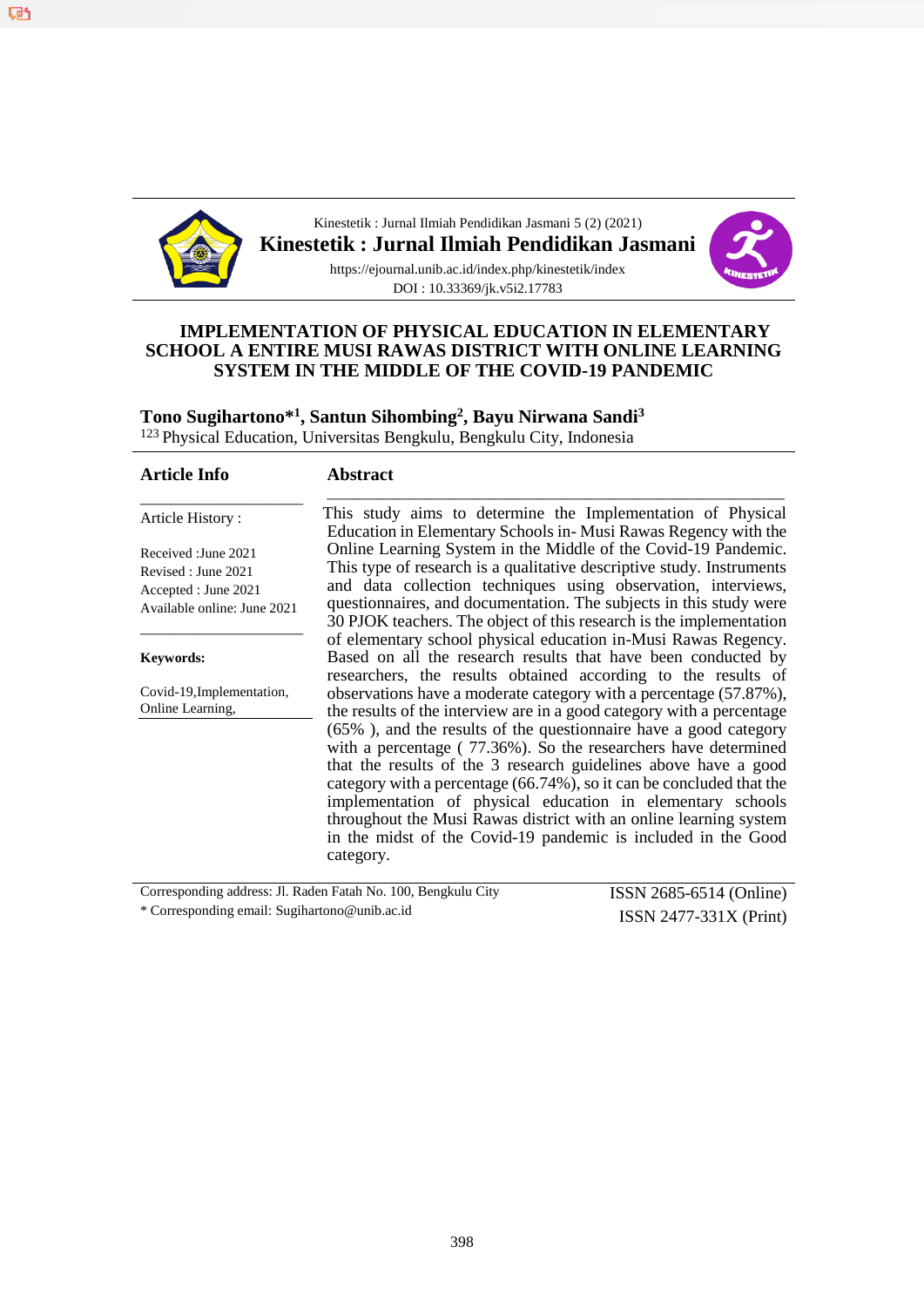#### **INTRODUCTION**

Education has an important role in the development of human potential. In Indonesia, in general, there are two models of the education system, the first is the national education model and the local education model. The national education model means an education system in which the curriculum, assessment, supervision and to measure the nation's education level are managed, supervised by the state. Meanwhile, local education is education developed by individuals in the community, both in terms of curriculum, assessment system and even evaluation.

In education in Indonesia today, many efforts are being made in developing the potential and quality of human resources, one of which is through physical education learning. Physical education is still not taken seriously. This can be observed from the government's lack of seriousness in this subject. Whereas in developed countries the subject of physical education is one of the subjects that is the focus in order to improve and spur to live a more active life. Husdarta (2011) physical education and health is essentially an educational process that utilizes physical activity and health to produce holistic changes and individual qualities, both in terms of physical, mental, and emotional.

UUSPN No. 20 of 2003 states that learning is a process of interaction between students and educators and learning resources in a learning environment. These activities can run well if there is direct interaction between educators and teaching staff in order to achieve a planned teaching program. However, in the middle of the teaching and learning process, problems began to occur due to the Covid-19 pandemic.

At this time the spread of Covid-19 in Indonesia is increasingly widespread until 34 provinces have indicated this virus. The increasingly widespread spread of the virus has hampered several sectors such as the tourism, education, economic, social and cultural sectors. Education is one of the sectors experiencing delays in implementation due to this epidemic. Starting from the elementary school level to the tertiary level, they experienced the same impact. Various ways are taken by the government so that the learning process does not stop, namely by implementing an online learning system.

The Covid-19 pandemic has changed the learning system in every school, both at the elementary school to college level. Although the system has been implemented in schools to universities, the problem of implementing the online learning system is still experiencing obstacles.

According to the observations that the author has done at SDN. Ngadirejo, Tugumulyo District, Musi Rawas Regency, from the results of observations that have been carried out through the interview method by a physical education teacher, Mr. Mardiya, S.Pd. The application of the online learning system is considered less helpful in the implementation of teaching and learning.

Based on the problems above, the authors try to examine how the implementation or implementation of physical education that occurs at the elementary school level. Therefore, in this study the author took the title "Implementation of Physical Education in Elementary Schools in Musi Rawas Regency with an Online Learning System in the Middle of the Covid-19 Pandemic".

#### **METHODS**

This type of research uses a qualitative descriptive method, which is a research method carried out with the main aim of making an objective description or description of a situation that has to do with the problem being studied, namely the implementation of physical education teachers on online learning during the pandemic. Covid-19 in elementary schools in Musi Rawas district. The research approach used in this study uses a cross sectional approach, observation, or data collection, (Praskoabdullah, 2016).

That is, each research subject was only observed once and measurements were made on the status of the subject variable at the time of examination. Collecting data in this study using a questionnaire technique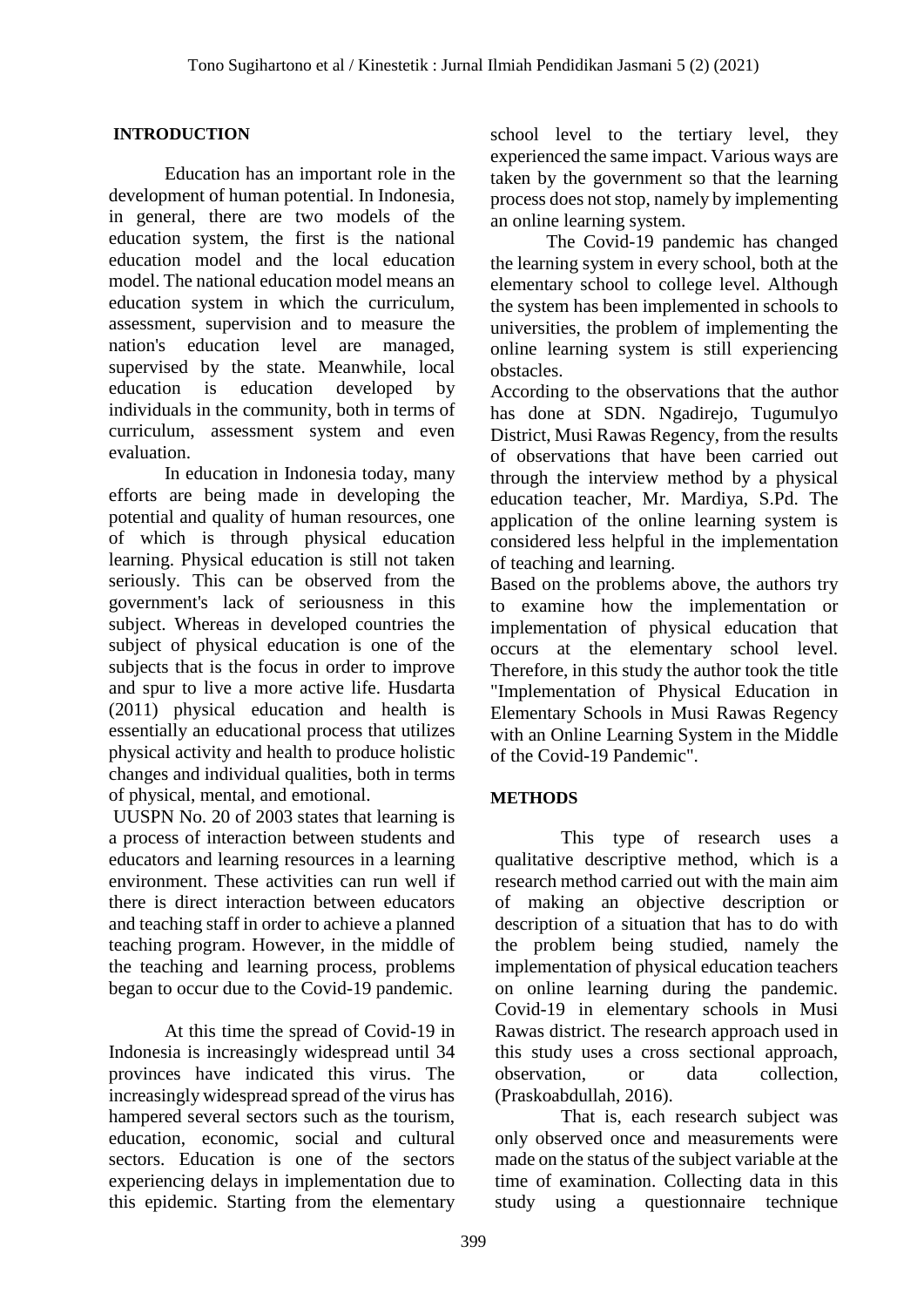conducted by researchers to all physical education teachers and elementary school students in Musi Rawas Regency.

The location of the research was carried out in all elementary schools in Musi Rawas Regency. This research was conducted on 27 July – 27 August in all public elementary schools in Musi Rawas Regency.

The subjects in this study were 30 physical education teachers in 30 public elementary schools throughout Musi Rawas Regency. The object of this research is the implementation of physical education in elementary schools in Musi Rawas Regency.

According to Sugiyono (2016) data collection can be done in various settings and in various ways. When viewed from the source of the data, the data collection can use primary sources and secondary sources. Primary sources are data sources that directly provide data to data collectors. Secondary sources are sources that do not directly provide data to data collectors, for example through other people or through documents. Furthermore, in terms of data collection methods or techniques, data collection techniques can be carried out by observation, interviews, questionnaires, documentation and a combination of the four.

According to Ahmadi (2014) in qualitative research, research instruments are humans, namely the researchers themselves or other people who are trained. Data collection instruments in this study were carried out using various techniques, namely observation<br>guidelines, interview guidelines. guidelines, interview guidelines, questionnaire guidelines, and documentation guidelines.

Data analysis techniques are very important in research because data analysis can provide useful meanings in solving research problems. The research technique according to the model of Miles and Huberman (1984) in (Sugiyono, 2006), suggests that activities in qualitative data analysis are carried out interactively and take place continuously until complete, so that the data is saturated. Activities in data analysis are data reduction, data display, and conclusion The data collection technique

in this study using descriptive analysis is used to analyze data by describing or describing the data that has been collected as it is without intending to make conclusions that apply to the public or generalizations. Furthermore, it can be interpreted as a discussion of the problems posed in the form of percentages.

According to Sudjono (2005) the formula for calculating the relative frequency (percentage) is as follows

Relative Frequency Formula

$$
P = X 100\% \frac{F}{N}
$$

Information :

P : percentage number

F : number of frequencies

N : number of subjects (respondents)

Furthermore, data processing will be assisted with a Microsoft Excel computer program to make it easier, then the analysis process is carried out by categorizing. The categorization uses the mean and standard deviation. According to Azwar (2010) to determine the score criteria using the Norm Reference Research (PAN) on a scale that can be seen in the following table.

**Table 1.** Categorization Norms

| <b>Percentage</b> | Category      |
|-------------------|---------------|
| 81% - 100%        | Very good     |
| $61\% - 80\%$     | Well          |
| $41\% - 60\%$     | Currently     |
| $21\% - 40\%$     | Not good      |
| $0\% - 20\%$      | Not very good |

(Azwar, 2010: 43)

#### **RESULTS**

#### A. Observation

Based on the results of the analysis of the observation sheet, it can be seen that the implementation of physical education in elementary schools throughout the Musi Rawas district with an online learning system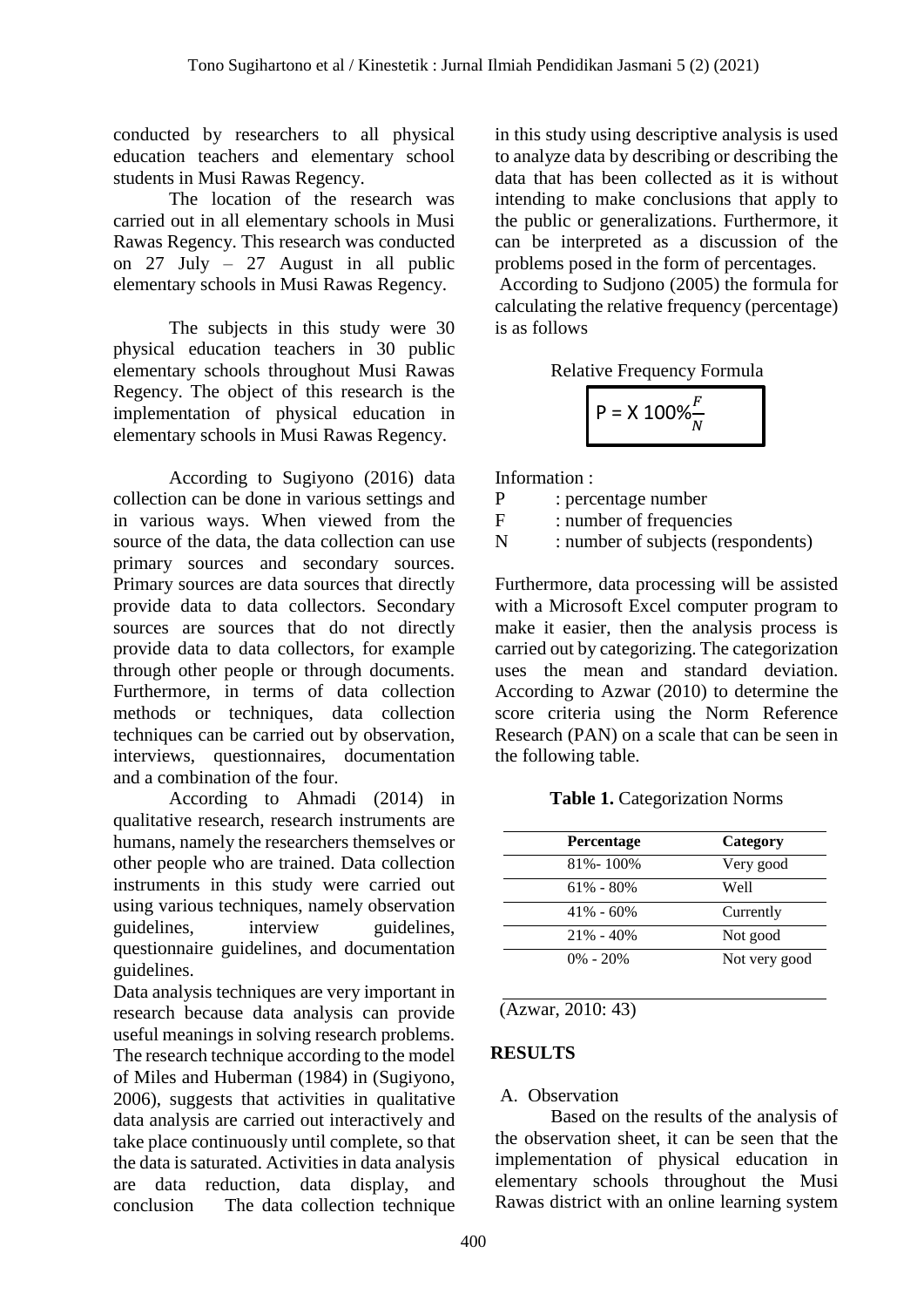in the midst of the covid-19 pandemic, observations with opening indicators obtained percentages (66.66%), content indicators with percentages (59, 16%), and closing indicators (47.77%). So it can be concluded that the results of the analysis of the observation sheet on the implementation of physical education in elementary schools throughout the Musi Rawas district with an online learning system in the midst of the covid-19 pandemic has a medium category with a percentage (57.87%). Of the three indicators above, the lowest percentage is the closing indicator with a percentage (47.77%) and the highest percentage is the opening indicator with a percentage (66.66%).

## B. Interview

Based on the results of interview analysis, it can be seen that the implementation of physical education in elementary schools throughout the Musi Rawas district with an online learning system in the midst of the covid-19 pandemic, interviews with cognitive indicators obtained a percentage (88.88%), affective indicators with a percentage (68 .33%), and psychomotor indicators (37.77%). So it can be concluded that the results of the interview analysis of the implementation of physical education in elementary schools throughout Musi Rawas district with an online learning system in the midst of the covid-19 pandemic have a good category with a percentage (65%). Of the three indicators above, the lowest percentage is the psychomotor indicator with a percentage (37.77,33%) and the highest percentage is a cognitive indicator with a percentage (88.88%).

# C. Questionnaire

Based on the results of the questionnaire analysis, it can be seen that the implementation of physical education in elementary schools throughout the Musi Rawas district with an online learning system in the midst of the covid-19 pandemic with indicators of professional competence (82.37%), indicators of competence in the learning process with a percentage (77.71% ), indicators of facilities and infrastructure (82.66%), indicators of learning inhibition competencies (77.14%), indicators of learning support competencies (73%), and indicators of competence in learning objectives with a percentage (71.33%). So it can be concluded that the implementation of physical education in elementary schools throughout Musi Rawas Regency with an online learning system in the midst of the COVID-19 pandemic has a good category with a percentage (77.36%). Of the six items above, the lowest percentage with learning objectives is the percentage (71.

# **DISCUSSION**

Based on the results of the analysis of the observation sheet, it can be seen that the implementation of physical education in elementary schools throughout the Musi Rawas district with an online learning system in the midst of the covid-19 pandemic, observations with opening indicators obtained percentages (66.66%), content indicators with percentages (59, 16%), and closing indicators (47.77%). So it can be concluded that the results of the analysis of the observation sheet on the implementation of physical education in elementary schools throughout the Musi Rawas district with an online learning system in the midst of the covid-19 pandemic has a medium category with a percentage (57.87%).

According to Ahmadi (2014:161) the purpose of observation is to describe the setting being observed, the activities that occur in the background, the people who participate in the activities, the meaning of the setting, the activities and their participation in the results of the observations in the form of activities, certain events, events, objects, conditions or atmosphere in this case to find out about the implementation of physical education in elementary schools throughout Musi Rawas Regency.

Esterberg (in Sugiyono, 2016:72) describes as follows: "A meeting of two people to exchange information and ideas through question and responses, resulting in communication and joint construction of meaning about a particular topic". An interview is a meeting of two people to exchange information and ideas through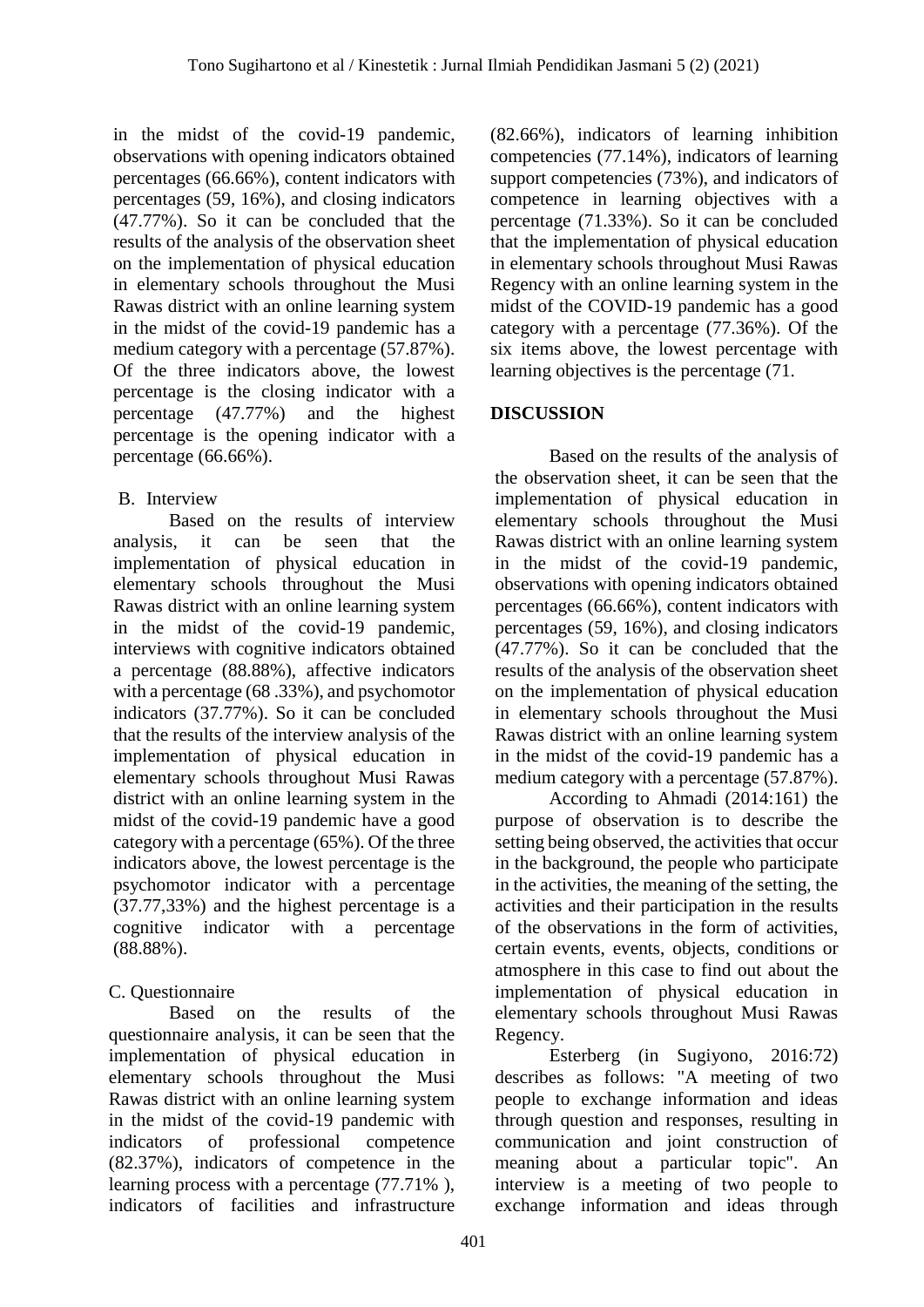question and answer, so that meaning can be constructed in a particular topic. The technique used in this research is in-depth interviews, namely interviews by asking several questions in depth about the implementation of physical education in elementary schools throughout Musi Rawas Regency.

Based on the results of the interview analysis that has been carried out, it can be seen that the implementation of physical education in elementary schools throughout the Musi Rawas district with an online learning system in the midst of the covid-19 pandemic, interviews with cognitive indicators obtained a percentage (88.88%), affective indicators with percentage (68.33%), and psychomotor indicators (37.77%). So it can be concluded that the results of the interview analysis of the implementation of physical education in elementary schools throughout Musi Rawas district with an online learning system in the midst of the covid-19 pandemic have a good category with a percentage (65%). Of the three indicators above, the lowest percentage is the psychomotor indicator with a percentage (37.77%) and the highest percentage is a cognitive indicator with a percentage (88.88%).

Based on the results of the questionnaire, it shows that the implementation of physical education in elementary schools throughout the Musi Rawas district with an online learning system in the midst of the COVID-19 pandemic is 77.36% which is included in the good category.

The results of the study showed that the discussion regarding the implementation of physical education in elementary schools throughout the Musi Rawas district with an online learning system in the midst of the covid-19 pandemic, the results of a questionnaire consisting of 6 categories of indicators regarding the learning process of physical education teachers in the school obtained data with percentage (77.36%).

According to Irwanto (2020: 191) Online learning is learning that utilizes multimedia technology, videos, virtual

classes, animated online texts, voice messages, emails, conference calls, and online streaming videos. done for free or paid. This is done to avoid direct contact between educators and students where conventional or face-toface learning systems can expand the spread of the Covid-19 virus, the learning process is going well.

Based on all the results of research that has been carried out by researchers, the results obtained according to observations have a medium category with a percentage (57.87%), the interview results have a good category with a percentage (65%), and the results of the questionnaire have a good category with a percentage ( 77.36%. So the researchers have determined the results of the 3 research guidelines above have a good category with a percentage (66.74%), so it can be concluded that the implementation of physical education in elementary schools throughout the Musi Rawas district with an online learning system in the midst of the covid-19 pandemic is included in the Good category.

# **CONCLUSIONS**

Based on all the results of research that has been carried out by researchers, the results obtained according to observations have a medium category with a percentage (57.87%), the interview results have a good category with a percentage (65%), and the results of the questionnaire have a good category with a percentage ( 77.36%. So the researchers have determined the results of the 3 research guidelines above have a good category with a percentage (66.74%), so it can be concluded that the implementation of physical education in elementary schools throughout the Musi Rawas district with an online learning system in the midst of the covid-19 pandemic is included in the Good category.

## **SUGGESTION**

Based on the conclusions of the study, suggestions that can be submitted are:

1. Physical education teachers must adapt to students' abilities in online physical education learning, learning carried out from home must